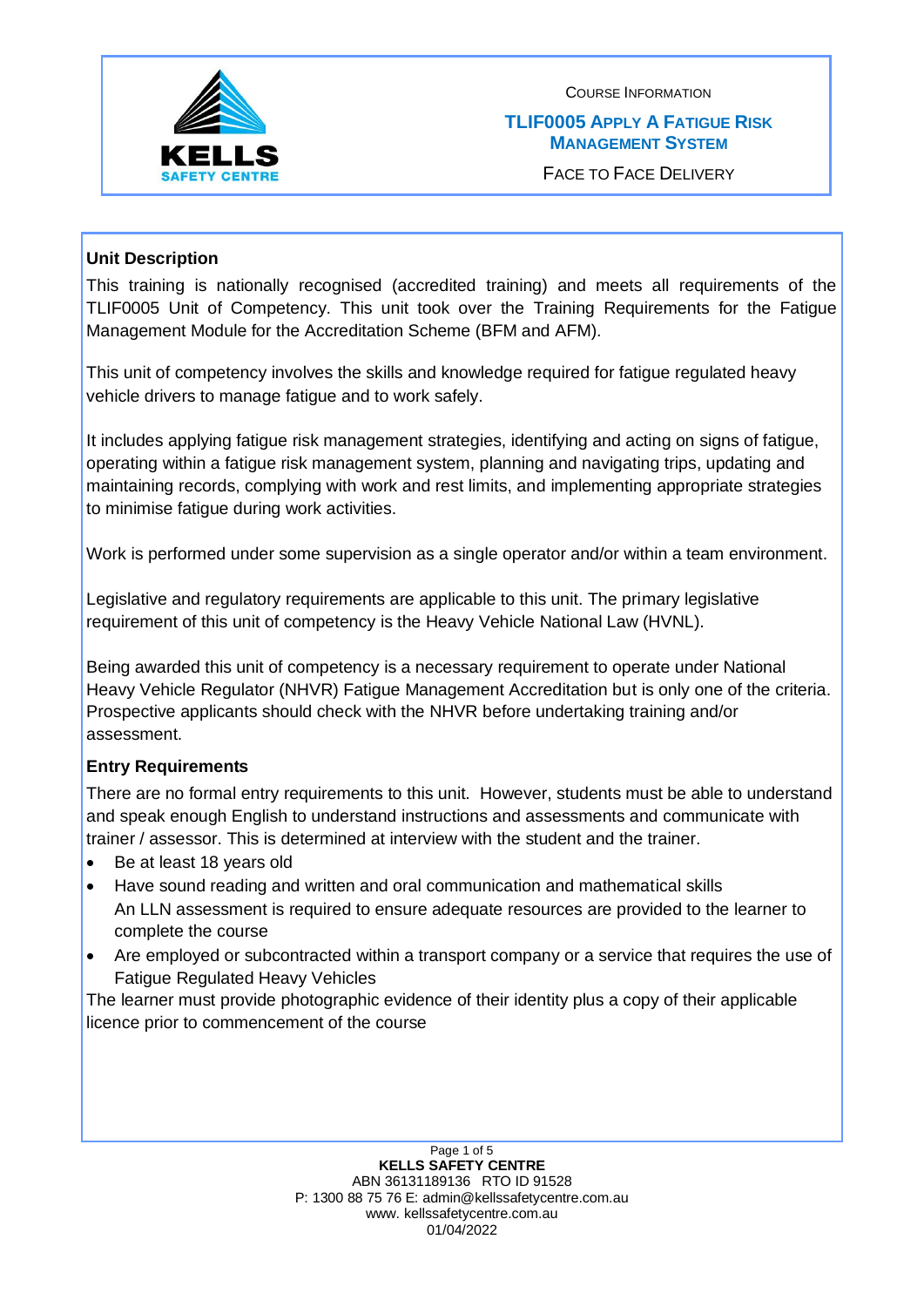

## **TLIF0005 APPLY A FATIGUE RISK MANAGEMENT SYSTEM**

FACE TO FACE DELIVERY

# **Target Client**

This course in fatigue management is provided to those employed drivers who are required drive a Fatigue Related Heavy Vehicle (12 tonne or above) The learners must be currently employed in a position that requires the learner to drive a Fatigue Related Heavy Vehicle

# **Duration and Delivery Method**

**Face to Face and Correspondence (Blended Learning)** - This unit is delivered over 40 hours, consisting of several hours of reading learning material and completing a participant's workbook prior to the commencement of the course, and an eight (8) hour face to face seminar.

### **Resources**

Students are to have access to:

- ❑ Learning Materials
- ❑ Other internal documents and external reference material as identified in the Assessment **Guidelines**
- ❑ Student Assessment Tools
- ❑ Classroom
- ❑ Internet access if blended learning
- ❑ Computer
- ❑ Printer
- ❑ Logbook
- ❑ Pre-departure checklist
- ❑ Driver handbook
- ❑ Driving plan
- ❑ Driver diary/logbook

### **Licensing, legislative, regulatory or certification considerations**

The delivery of this unit is subject to a licensing agreement with the National Heavy Vehicle Regulator through

- Heavy Vehicle National Law (HVNL)
- Chain of Responsibility
- Heavy Vehicle (Fatigue Management) National Regulation
- Work Health and Safety Act
- Work Health and Safety Regulations

Page 2 of 5 **KELLS SAFETY CENTRE** ABN 36131189136 RTO ID 91528 P: 1300 88 75 76 E: admin@kellssafetycentre.com.au www. kellssafetycentre.com.au 01/04/2022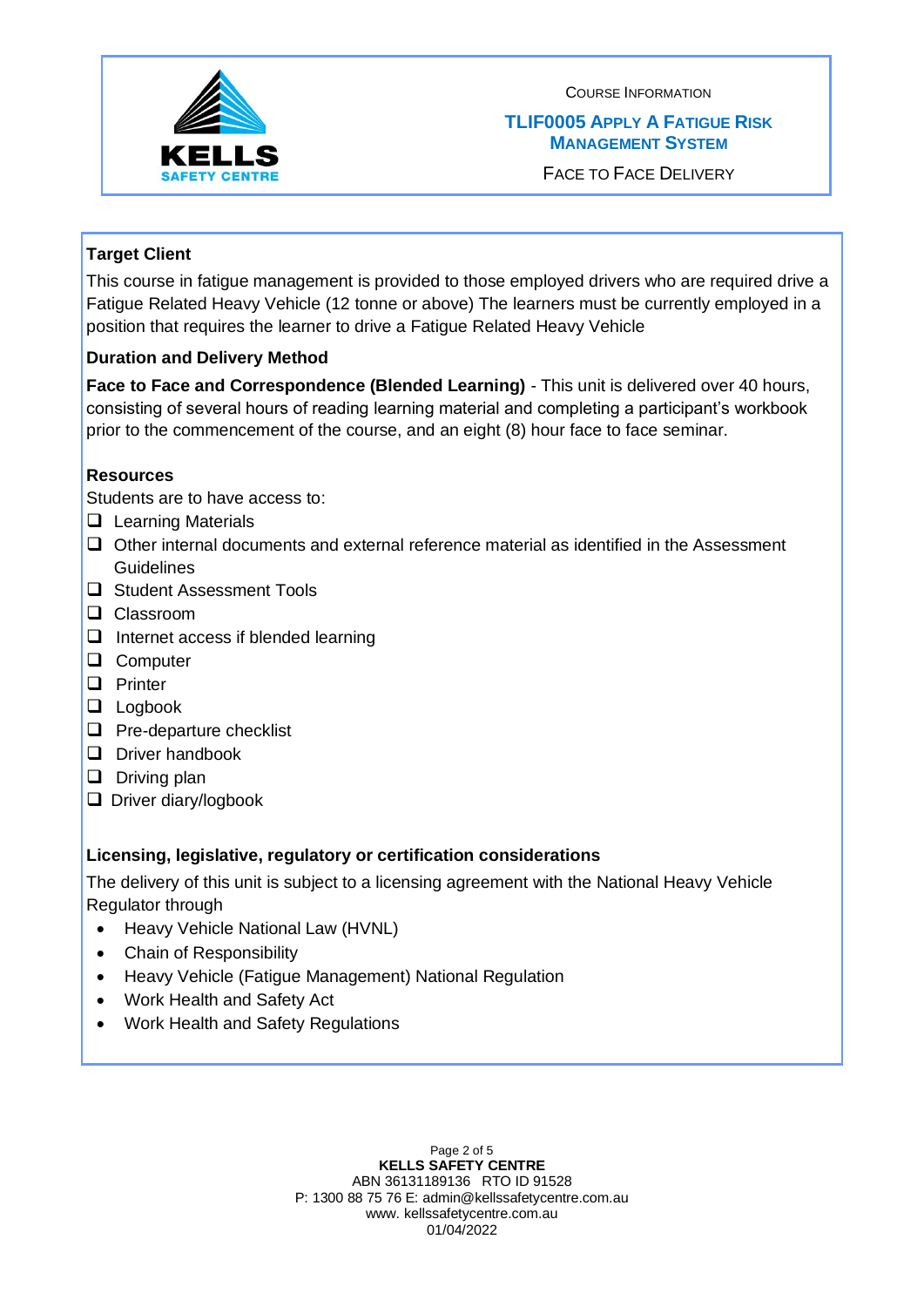

## **TLIF0005 APPLY A FATIGUE RISK MANAGEMENT SYSTEM**

FACE TO FACE DELIVERY

# **Delivery Strategies**

Students will undertake this unit as self paced learning as they are sent learning material and a participant's workbook at least 2 weeks before the one day face to face workshop delivered by an appropriately qualified trainer.

Learners will be assembled off the job and will receive face to face training delivery that ensures the learner achieves the required understanding of:

- Identify and manage fatigue risk in the road transport sector
- Operate within a road transport fatigue risk management system
- Plan and navigate a heavy vehicle trip
- Comply with work and rest hours'
- Update and maintain records

# **Content Delivery**

During a brief induction, students are given the unit learning material covering the underpinning knowledge of the unit of competency as well as a reference guide on where further information and current legislation can be obtained.

The content of delivery will be:

- consequences of fatigue risk management non-compliance
- fatigue management hierarchy of risk control
- fatigue management workplace policies and procedures
- HVNL exemption notices or permits related to fatigue
- obligations and requirements of periodic audits of fatigue management documentation/records
- organisation nominated record keeper
- principal obligations relating to fatigue management in HVNL, including:
- consideration of traffic conditions in managing speed and fatigue
- fatigue, work and rest times
- record keeping responsibilities and compliance obligations
- relevant WHS/OHS regulation as it relates to fatigue
- risks, hazards and consequences created by fatigue in the workplace
- strategies of fatigue management and evaluating own fitness for work, inclusive of sleep disorders
- symptoms and strategies relevant to heavy vehicle driving fatigue management
- workplace fatigue risk management program
- workplace procedures as they relate to duty of care, fatigue non-compliance, and fatigue regulations penalties as they apply to a heavy vehicle driver.

Page 3 of 5 **KELLS SAFETY CENTRE** ABN 36131189136 RTO ID 91528 P: 1300 88 75 76 E: admin@kellssafetycentre.com.au www. kellssafetycentre.com.au 01/04/2022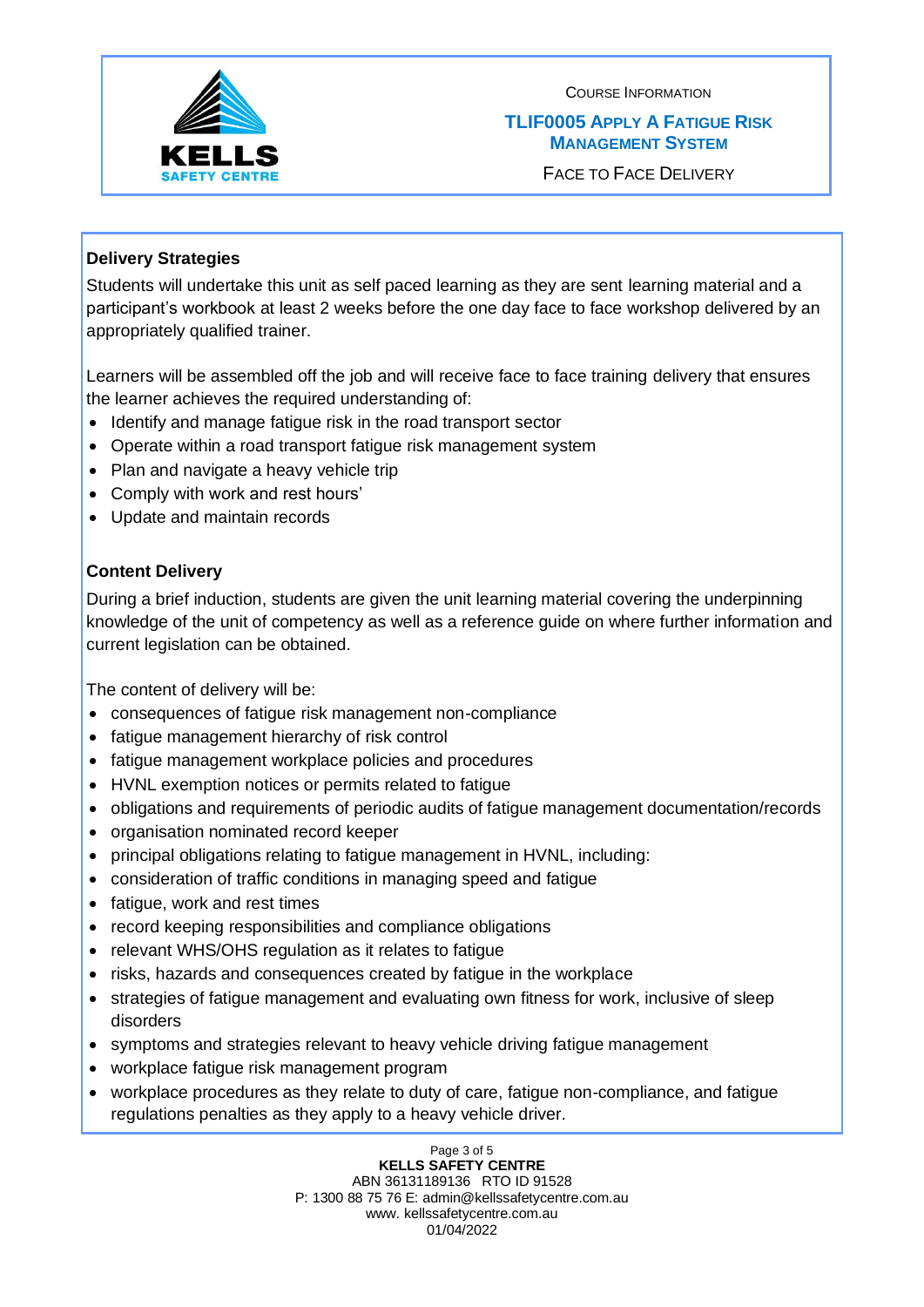

## **TLIF0005 APPLY A FATIGUE RISK MANAGEMENT SYSTEM**

FACE TO FACE DELIVERY

## **Assessment Strategy & Evidence Gathering**

During delivery of this unit, students undertake formative assessment activities to ensure they are developing a correct understanding of the content being delivered. This may be through multiple choice, true/false questioning and / or short answer questioning.

Competency determination is based on a summative assessment, in workbook format, that is completed both throughout and at the end of the one day workshop as an open book exam. Should a student be unsuccessful in the exam, they may appeal the decision within one week of competency determination being made.

# **Assessment of practical skills**

The student will be assessed in their demonstration of:

- applying relevant work health and safety (WHS) legislation
- applying relevant workplace policies and procedures
- applying strategies to address signs and symptoms of heavy vehicle driver fatigue
- applying workplace fatigue risk management policies and procedures
- communicating unplanned events and deviations to relevant personnel
- complying with Heavy Vehicle National Law (HVNL) fatigue requirements
- complying with trip work and rest requirements
- counting work and rest time accurately
- identifying and acting on fatigue risk factors as a heavy vehicle driver
- implementing risk mitigation control measures
- planning and navigating a heavy vehicle trip
- preparing and maintaining heavy vehicle driver work diaries/records and relevant documentation in accordance with workplace procedures
- providing feedback on compliance in a fatigue risk management system
- reading and interpreting heavy vehicle driver fatigue management workplace policies and procedures
- recognising breaches of fatigue management strategies and taking appropriate action in accordance with fatigue risk management system
- recording equipment malfunctions in work diary and/or workplace records in accordance with workplace procedures
- recording in work diary and/or workplace records in accordance with workplace procedures

Page 4 of 5 **KELLS SAFETY CENTRE** ABN 36131189136 RTO ID 91528 P: 1300 88 75 76 E: admin@kellssafetycentre.com.au www. kellssafetycentre.com.au 01/04/2022